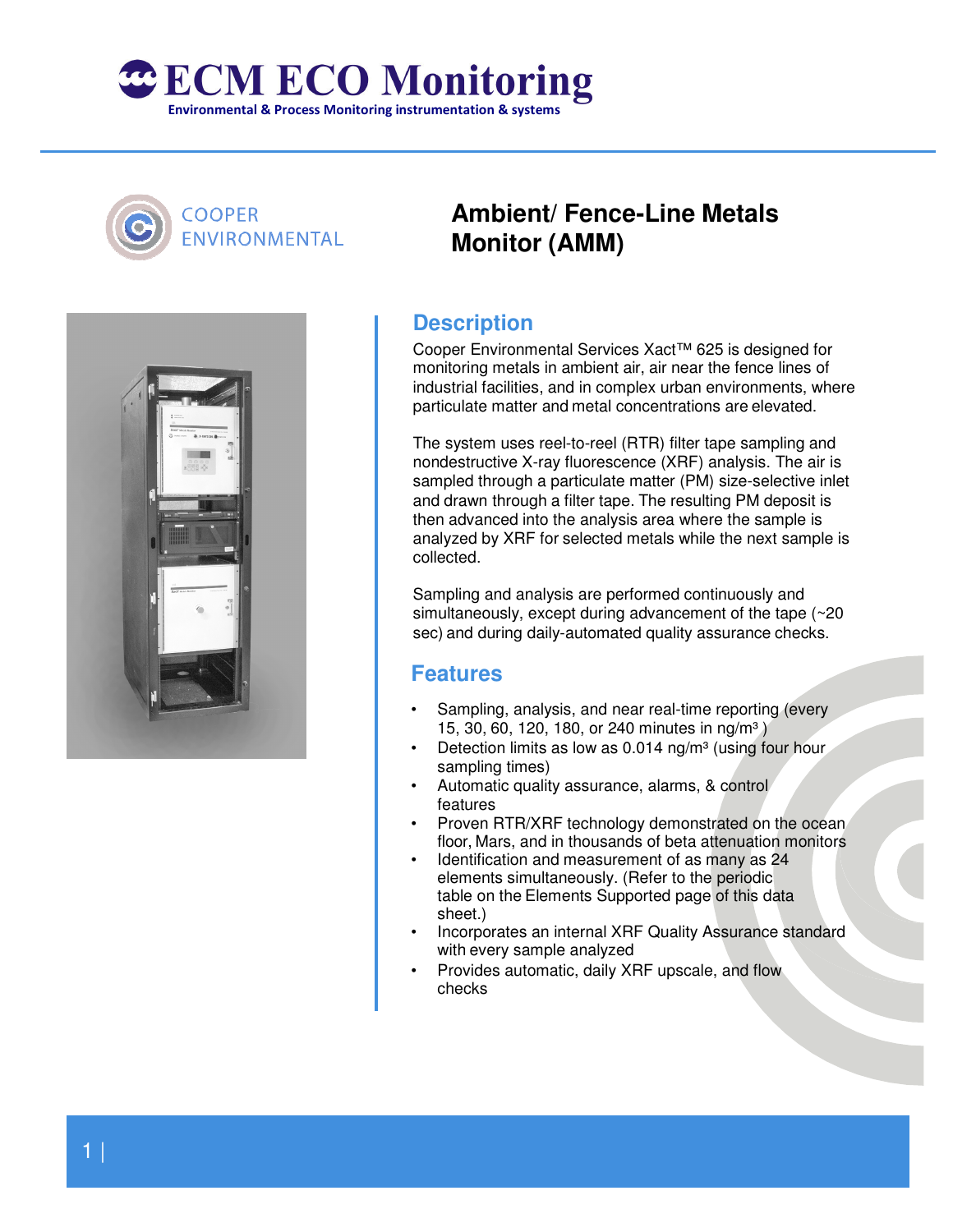#### **Benefits**

- Adaptable to both stationary and mobile monitoring platforms
- Area and fugitive emissions measurement
- Can be used to establish baseline levels for health-based standards
- Capable of identifying hazardous "hot spots" around the perimeter of a facility
- Enables effective source apportionment and chemical mass balance comparisons
- Highly sensitive and reliable (low pg/m<sup>3</sup> to  $\mu$ g/m<sup>3</sup> range)
- Nondestructive analysis allows for sample archiving
- Can be used to correlate metals to wind speed and direction
- Can be used to demonstrate metal concentration variability not observable with
- standard 24-hour reference methods

### **Applications**

- The Xact 625 monitoring system can simultaneously identify and measure multiple metals in ambient air to provide data for use in the following applications.
- Fence-line monitoring
- Chemical Mass Balance/Source Apportionment
- Determination of background concentrations
- Spatial recognition of pollution sources
- Temporal recognition of pollution sources
- Resolve acute, short duration events
- Risk and emergency management

# **Specifications**

|                                                   | Measurement method. Based on EPA Method IO 3.3: Determination of Metals in Ambient<br><b>PM Using XRF</b>                            |
|---------------------------------------------------|--------------------------------------------------------------------------------------------------------------------------------------|
|                                                   | Key applicable elements. Sb, As, Ba, Cd, Ca Cr, Co, Cu, Fe, Pb, Hg, Mn, Ni, Se, Ag, Sn, Ti, Tl, V,<br>Zn, and more available         |
|                                                   |                                                                                                                                      |
|                                                   | Detection limits (IF, EPA IO 3.3) <sup>2</sup> Metal and sample time dependent; refer to the minimum detec-<br>tion limit (MDL) data |
|                                                   | Sampling and analysis times. Every 15, 30, 60, 120, 180, or 240 minutes, user defined                                                |
|                                                   | Calibration stability check frequency. . Automatically with each sample analyzed                                                     |
|                                                   | Estimated recalibration frequencyAnnually, when manufacturer's operating recommendations are<br>followed                             |
|                                                   |                                                                                                                                      |
|                                                   |                                                                                                                                      |
| Size and weight (2 cabinets). 2' w x 2' d x 4' h  | 130 lbs                                                                                                                              |
|                                                   | 19 inch (483 mm) rack-mountable components                                                                                           |
| Power requirements120 VAC/60 Hz @ 20 amp circuits | Required operating environmentLab environment with temperature controlled to $20\pm3\degree$ C (68°F)                                |
|                                                   | 220 VAC/60 Hz 10 amp with an optional power converter                                                                                |
|                                                   |                                                                                                                                      |
|                                                   | <b>Modbus</b> protocol                                                                                                               |
|                                                   | Reporting of all metals that the system is calibrated to measure                                                                     |
|                                                   |                                                                                                                                      |
|                                                   | Enclosures (NEMA 4, 4x, 12, or 12x)                                                                                                  |
|                                                   | Inlets (PM10, PM2.5, TSP)                                                                                                            |
|                                                   | Remote control                                                                                                                       |
|                                                   | Remote polling                                                                                                                       |

<sup>2</sup> Detection limits are interference free to 1 sigma

 $3$  To maintain a factory warranty or service agreement, the power must be conditioned to specifications.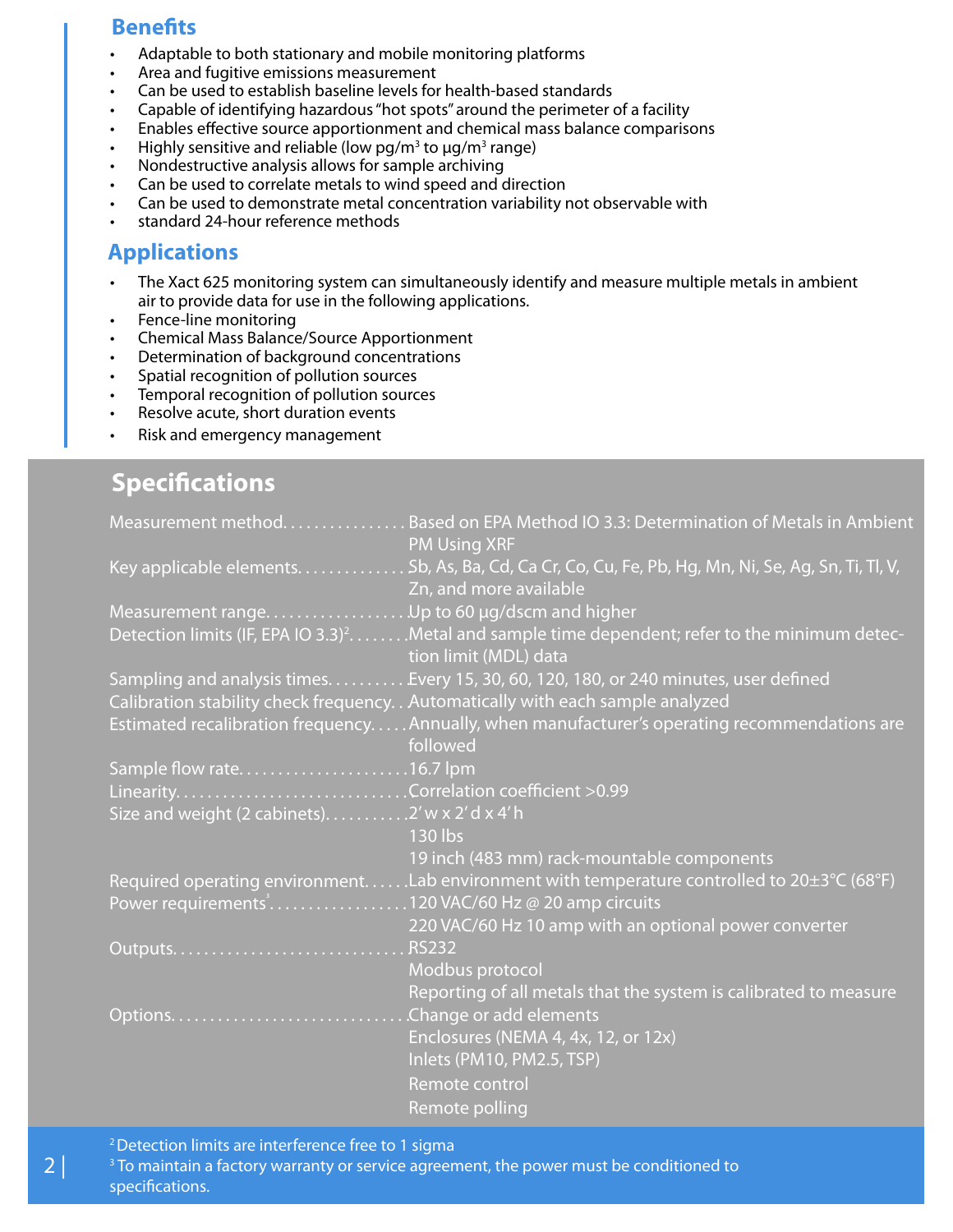# **Performance**

| <b>MINIMUM Detection Limits (ng/m<sup>-</sup>)</b> |                            |       |       |                   |      |      |      |  |  |  |  |  |  |  |
|----------------------------------------------------|----------------------------|-------|-------|-------------------|------|------|------|--|--|--|--|--|--|--|
|                                                    | <b>Sampling Time (min)</b> |       |       |                   |      |      |      |  |  |  |  |  |  |  |
| <b>Element</b>                                     | <b>Atomic Number</b>       | 15    | 30    | 60                | 120  | 180  | 240  |  |  |  |  |  |  |  |
| $\sf K$                                            | 19                         | 18.93 | 6.69  | 2.37              | 0.84 | 0.46 | 0.30 |  |  |  |  |  |  |  |
| Ca                                                 | 20                         | 7.22  | 2.55  | 0.90              | 0.32 | 0.17 | 0.11 |  |  |  |  |  |  |  |
| Ti                                                 | 22                         | 3.04  | 1.07  | 0.38              | 0.13 | 0.07 | 0.05 |  |  |  |  |  |  |  |
| $\overline{V}$                                     | 23                         | 2.32  | 0.82  | 0.29              | 0.10 | 0.06 | 0.04 |  |  |  |  |  |  |  |
| Cr                                                 | 24                         | 2.31  | 0.82  | 0.29              | 0.10 | 0.06 | 0.04 |  |  |  |  |  |  |  |
| Mn                                                 | 25                         | 2.26  | 0.80  | 0.28              | 0.10 | 0.05 | 0.04 |  |  |  |  |  |  |  |
| Fe                                                 | 26                         | 6.07  | 2.15  | 0.76              | 0.27 | 0.15 | 0.09 |  |  |  |  |  |  |  |
| Co                                                 | 27                         | 2.53  | 0.90  | 0.32              | 0.11 | 0.06 | 0.04 |  |  |  |  |  |  |  |
| <b>Ni</b>                                          | $\overline{28}$            | 1.81  | 0.64  | 0.23              | 0.08 | 0.04 | 0.03 |  |  |  |  |  |  |  |
| Cu                                                 | 29                         | 2.14  | 0.76  | 0.27              | 0.09 | 0.05 | 0.03 |  |  |  |  |  |  |  |
| Zn                                                 | 30                         | 1.85  | 0.65  | 0.23              | 0.08 | 0.04 | 0.03 |  |  |  |  |  |  |  |
| Ga                                                 | 31                         | 0.87  | 0.31  | 0.11              | 0.04 | 0.02 | 0.01 |  |  |  |  |  |  |  |
| Ge                                                 | 32                         | 0.97  | 0.34  | 0.12              | 0.04 | 0.02 | 0.02 |  |  |  |  |  |  |  |
| As                                                 | 33                         | 0.92  | 0.32  | 0.11              | 0.04 | 0.02 | 0.01 |  |  |  |  |  |  |  |
| Se                                                 | 34                         | 1.12  | 0.40  | $\overline{0.14}$ | 0.05 | 0.03 | 0.02 |  |  |  |  |  |  |  |
| <b>Br</b>                                          | 35                         | 1.48  | 0.52  | 0.18              | 0.07 | 0.04 | 0.02 |  |  |  |  |  |  |  |
| <b>Rb</b>                                          | 37                         | 2.75  | 0.97  | 0.34              | 0.12 | 0.07 | 0.04 |  |  |  |  |  |  |  |
| Sr                                                 | 38                         | 3.58  | 1.27  | 0.45              | 0.16 | 0.09 | 0.06 |  |  |  |  |  |  |  |
| Ÿ                                                  | 39                         | 4.33  | 1.53  | 0.54              | 0.19 | 0.10 | 0.07 |  |  |  |  |  |  |  |
| Mo                                                 | 42                         | 7.85  | 2.77  | 0.98              | 0.35 | 0.19 | 0.12 |  |  |  |  |  |  |  |
| Ag                                                 | 47                         | 34.62 | 12.24 | 4.33              | 1.53 | 0.83 | 0.54 |  |  |  |  |  |  |  |
| Cd                                                 | 48                         | 45.98 | 16.26 | 5.75              | 2.03 | 1.11 | 0.72 |  |  |  |  |  |  |  |
| $\ln$                                              | 49                         | 54.20 | 19.16 | 6.77              | 2.40 | 1.30 | 0.85 |  |  |  |  |  |  |  |
| Sn                                                 | 50                         | 59.64 | 21.09 | 7.46              | 2.64 | 1.43 | 0.93 |  |  |  |  |  |  |  |
| Sb                                                 | 51                         | 5.31  | 1.88  | 0.66              | 0.23 | 0.13 | 0.08 |  |  |  |  |  |  |  |
| <b>Ba</b>                                          | 56                         | 7.56  | 2.67  | 0.95              | 0.33 | 0.18 | 0.12 |  |  |  |  |  |  |  |
| Pt                                                 | 78                         | 1.83  | 0.65  | 0.23              | 0.08 | 0.04 | 0.03 |  |  |  |  |  |  |  |
| Au                                                 | 79                         | 1.84  | 0.65  | 0.23              | 0.08 | 0.04 | 0.03 |  |  |  |  |  |  |  |
| Hg                                                 | 80                         | 1.51  | 0.53  | 0.19              | 0.07 | 0.04 | 0.02 |  |  |  |  |  |  |  |
| TI.                                                | 81                         | 1.47  | 0.52  | 0.18              | 0.07 | 0.04 | 0.02 |  |  |  |  |  |  |  |
| Pb                                                 | 82                         | 1.75  | 0.62  | 0.22              | 0.08 | 0.04 | 0.03 |  |  |  |  |  |  |  |
| Bi                                                 | 83                         | 1.90  | 0.67  | 0.24              | 0.08 | 0.05 | 0.03 |  |  |  |  |  |  |  |

### **Minimum Detection Limits (ng/m<sup>3</sup> )**